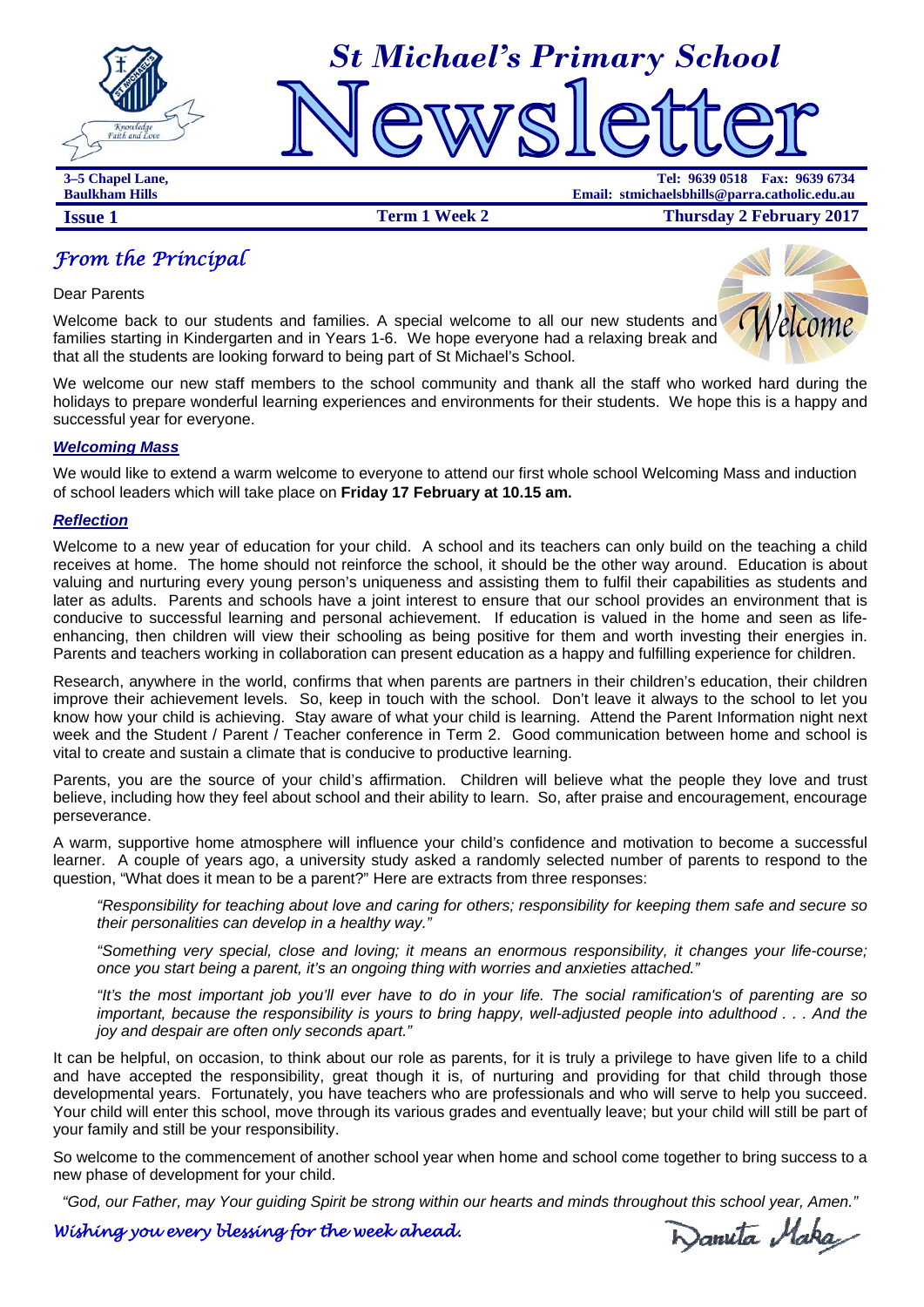### *St Michael's Parish*

**Parish Priest:** Fr. Wim Hoekstra **Assistant Priests:** Fr Pio Yong Ho Jang, Fr Zvonimar Gavranovic

## *2017 Staff of St Michael's*

| <b>Principal:</b>           | Mrs Danuta Maka                                                 | <b>1S GREEN</b>   | Mrs Carmel Shields                                             |
|-----------------------------|-----------------------------------------------------------------|-------------------|----------------------------------------------------------------|
| <b>Assistant Principal:</b> | Mrs Rosalie Knispel (and Yr 3                                   | 1G RED            | Miss Erin Giumelli                                             |
|                             | Leader of Learning)                                             | <b>1F YELLOW</b>  | Mrs Danielle Fleming                                           |
| Librarian                   | Mrs Patricia Lee                                                | 2R BLUE           | Mr Luke Ryan                                                   |
|                             | (and Kindergarten Leader of Learning)                           | <b>2J GREEN</b>   | Mrs Brigitte Joseph                                            |
| PDHPE:                      | Mr Steven Kovelis                                               | 2P RED            | Mrs Natasha Petrenas (Year 2 Leader of                         |
| <b>Music</b>                | Mrs Lyndall Parker (Mon-Tue, Fri)                               |                   | Learning)                                                      |
|                             | Miss Kathryn Young (Wed-Thurs)                                  | <b>2L YELLOW</b>  | Mrs Candice Lazaroo                                            |
| <b>Support Services:</b>    | Mrs Karen Brown.                                                | <b>3H GREEN</b>   | Miss Gabriella Hertzog                                         |
|                             | Ms Lesley Cady,<br>Mrs Mary Anne Parsons,<br>Mrs Bronwen Wahab. | <b>3B BLUE</b>    | Mrs Aprill Bray                                                |
|                             |                                                                 | <b>3C RED</b>     | Mrs Philippa Cox                                               |
| <b>Reading Recovery:</b>    | Mrs Berenice Gerometta,<br>Mrs Bronwen Wahab                    | <b>3RC YELLOW</b> | Mrs Gemma Rooney (Mon-Wed)                                     |
|                             |                                                                 |                   | Miss Marian Craven (Thurs-Fri)                                 |
| <b>Teacher's Aides:</b>     | Mrs Narelle Harding, Mrs Jenny<br>Holliday, Mrs Jenny Marchant, | <b>4BM BLUE</b>   | Mrs Annemarie Bond (Mon-Wed)<br>Mrs Noella Michie (Thurs, Fri) |
|                             | Mrs Marianne Seny                                               | <b>4G GREEN</b>   | Mrs Maureen Gleeson (Assistant REC)                            |
| <b>Administration:</b>      | Mrs Veronica Isaac, Mrs Janelle                                 | <b>4P RED</b>     | Mrs Julie Pye                                                  |
|                             | Reid, Mrs Linda Borsato                                         | <b>41 YELLOW</b>  | Mr David Ison (REC and Year 4 Leader                           |
| <b>Library Assistant:</b>   | Mrs Marianne Seny                                               |                   | of Learning) with Mrs Kath Downie                              |
| <b>Maintenance:</b>         | Mr Peter Watts                                                  | <b>5K BLUE</b>    | <b>Mrs Carmel Kevill</b>                                       |
| Teacher release:            | Mrs Ros Brighton, Mrs Laura Piali,                              | <b>5J GREEN</b>   | Miss Amanda Jeffery                                            |
|                             | Mrs Melissa Xuereb                                              | 5M RED            | Mrs Lucy Messina (Year 5 Leader of                             |
| <b>KyG GREEN</b>            | Mrs Louise van Gend                                             |                   | Learning)                                                      |
| <b>KQ BLUE</b>              | Mrs Iciar Quintana                                              | <b>5OD YELLOW</b> | Mrs Julie Day (Mon, Tues, Odd Wed)                             |
| <b>KR RED</b>               | Mrs Therese Restuccia                                           |                   | Mrs Rosa Oliveri (Even Wed, Thu, Fri)                          |
| <b>KRT YELLOW</b>           | Mrs Chriss Rogers (Terms 1-4)                                   | <b>6F BLUE</b>    | Mr George Francis                                              |
|                             | Mrs Natalie Tierney (Terms 2-4)                                 | <b>6M YELLOW</b>  | Mrs Genevieve Mifsud (Year 6 Leader of                         |
| <b>1HS BLUE</b>             | Mrs Natalie Irvine Hendry                                       |                   | Learning)                                                      |
|                             | (Mon, Tues, Even Wed)                                           | <b>6B GREEN</b>   | Mr Andrew Baker                                                |
|                             | <b>Mrs Marise Siountris</b><br>(Odd Wed, Thurs, Fri)            | 6R RED            | Mrs Julie Rugg                                                 |

### *2017 School leaders*

### **School Captains**:

Lily Donald Timothy Grehan **Vice Captains**: Charlotte Stewart Alexander Sneyd

**Colour House Captains: Blue**: Ashley Gremmo, Jacob Jones **Green**: Paige Cassar, Angus Lewis **Gold:** Emily Knez, Dylan Brettle **Red:** Kayla Morris, Dominic Arundell

#### **Community leaders:**

Tyrin Barnett, Lachlan Clement, Mia Cox, Charlotte Finnerty, Hannah McGoldrick, Zayra Plebani, Dulansa Rajawasam Kurukulage, Nathan Saliba, Sean Yeo

### *P&F Committee*

Thank you to the following parents who have volunteered to be part of the P&F Committee this year.

**President** - Marina Grainger **Vice President** - Bernard Fisher **Treasurer** - Alison Gwynne **Secretary** - Phil Grainger

#### **Committee members:**

Brooke Boswell, Simone Bisson, Sally Carey, Christine Faulkner,

Natalie Grove, Danielle Henson, Michelle Montesin, Maria Veronica Sharma, Melissa Small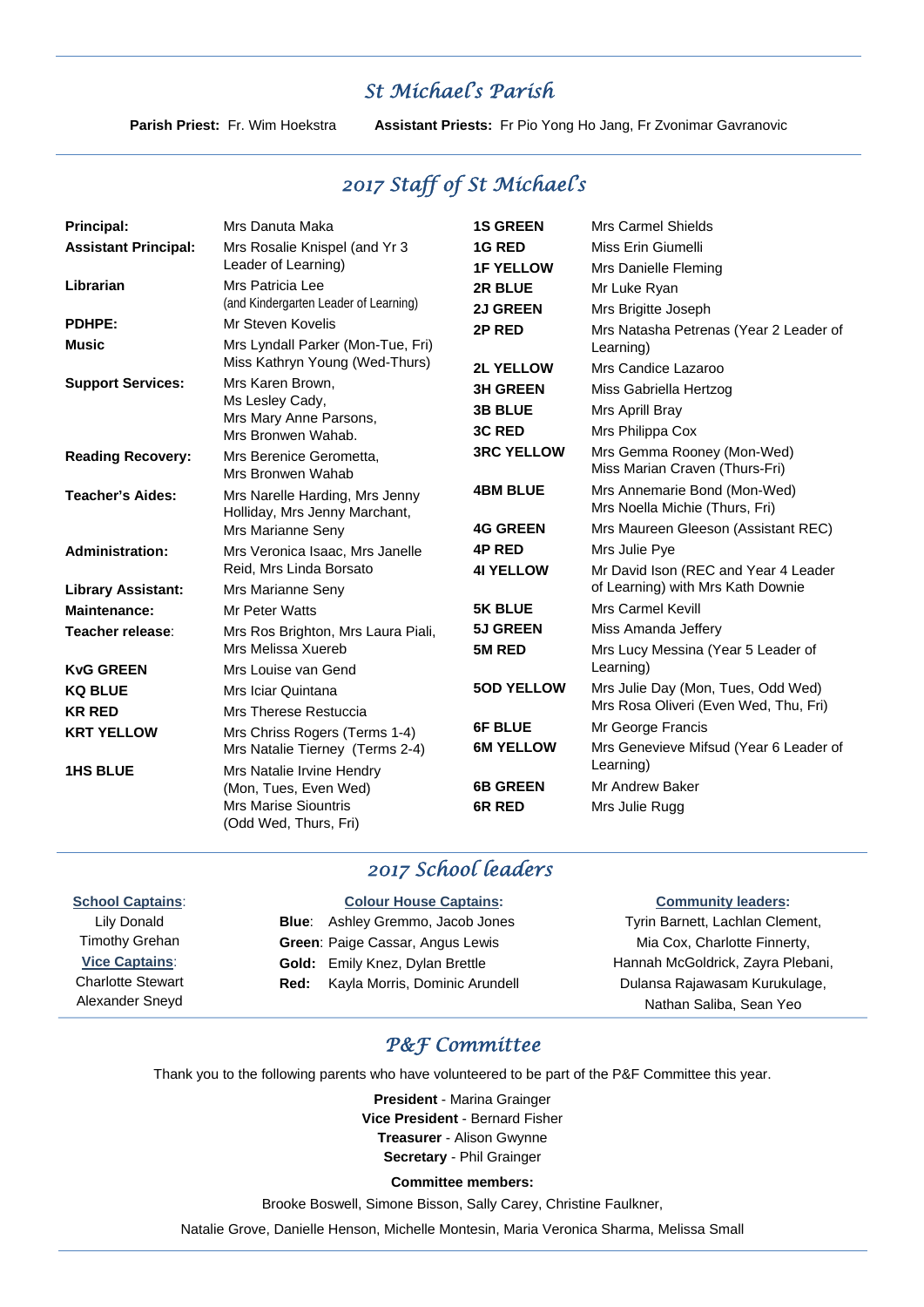# *Calendar Dates*

#### **WEEK 1**

|               | WEEK 1                                                                                                                                                                      |  |  |
|---------------|-----------------------------------------------------------------------------------------------------------------------------------------------------------------------------|--|--|
| Fri 27 Jan    | Mathematic Assessment Interviews K-6                                                                                                                                        |  |  |
|               | <b>WEEK 2</b>                                                                                                                                                               |  |  |
| Mon 30 Jan    | Mathematic Assessment Interviews K-6                                                                                                                                        |  |  |
| Tue 31 Jan    | Years 1-6 commenced                                                                                                                                                         |  |  |
| Wed 1 Feb     | Kindergarten commenced                                                                                                                                                      |  |  |
| Fri 3 Feb     | School Assembly-Prayer 6 Blue 9.00 am                                                                                                                                       |  |  |
|               | <b>WEEK3</b>                                                                                                                                                                |  |  |
| Mon 6 Feb     | Yr 1 Parent information evening 6.30-7.30 pm<br>Yr 6 Parent information evening 7.30-8.30 pm                                                                                |  |  |
| Tue 7 Feb     | Parish Mass: 6 Red and 6 Green 9.15 am<br>Kindergarten Information Session between<br>3.20 pm-5.00 pm (See parent flyer)<br>Yr 5 Parent /information evening 7.30-8.30 pm   |  |  |
| Wed 8 Feb     | Parish Mass: 6 Yellow and 6 Blue 9.15 am<br>Kindergarten Information Session between<br>3.20 pm-5.00 pm (See parent flyer)<br>Yr 3 Parent /information evening 6.30-7.30 pm |  |  |
| Thu 9 Feb     | Yr 4 Parent /information evening 7.30-8.30 pm<br>Parish Mass: 5 Yellow and 5 Blue 9.15 am<br>Yr 2 Parent /information evening 6.30-7.30 pm                                  |  |  |
| Fri 10 Feb    | School Census Day                                                                                                                                                           |  |  |
|               | <b>WEEK 4</b>                                                                                                                                                               |  |  |
| Tue 14 Feb    | Parish Mass: 4 Red and 4 Blue 9.15 am                                                                                                                                       |  |  |
| Wed 15 Feb    | Parish Mass: 5 Red and 5 Green 9.15 am<br>Parramatta AFL Trials                                                                                                             |  |  |
| Thu 16 Feb    | Parish Mass: 4 Yellow and 4 Green 9.15 am                                                                                                                                   |  |  |
| Fri 17 Feb    | Whole School Welcoming Mass 10.15 am                                                                                                                                        |  |  |
| <b>WEEK5</b>  |                                                                                                                                                                             |  |  |
| Mon 20 Feb    | Hills Zone Swimming-Hawkesbury Pool                                                                                                                                         |  |  |
| Tue 21 Feb    | Parish Mass: 3 Yellow and 3 Blue 9.15 am                                                                                                                                    |  |  |
| Wed 22 Feb    | Parish Mass: 2 Yellow & 2 Red 9.15 am                                                                                                                                       |  |  |
| Thu 23 Feb    | Parish Mass: 2 Blue & 2 Green 9.15 am                                                                                                                                       |  |  |
| Fri 24 Feb    | Diocesan Swimming-Blacktown Pool<br>School Assembly-Prayer 4 Blue 9.00 am                                                                                                   |  |  |
| <b>WEEK 6</b> |                                                                                                                                                                             |  |  |
| Tue 28 Feb    | Parish Mass: 3 Red & 3 Green 9.15 am                                                                                                                                        |  |  |
| Wed 1 Mar     | Whole School Ash Wednesday Eucharistic Liturgy<br>12 pm                                                                                                                     |  |  |
| Thu 2 Mar     | Parramatta Soccer Trials-St Marys<br>Parish Mass: 1 Red & 1 Yellow 9.15 am                                                                                                  |  |  |
| Fri 3 Mar     | Mackillop Basketball and Tennis<br>School Assembly-Prayer 3 Blue 9.00 am                                                                                                    |  |  |
|               | Events, including representative sport are regularly added to the<br>school's calendar on our website:                                                                      |  |  |

**http://www.stmichaelsbhills.catholic.edu.au/calendar-of-events** 

# *Social Skills and Mantras Program.*

### **Week 2: R from Respect**

- *Respect myself, others and property.*
- *Recognising the worth, quality and importance of others despite their differences.*

#### **Week 3: E from Respect**

*Everyone has the right to learn.* 

### **Week 4: S from Respect**

*Strive to be the best you can be.* 

### *Prayers*

Please keep in your prayers Mrs Linda Borsato, Finance Secretary, who is unwell. We ask this through Christ Our Lord, Amen.



We also pray for those in our community who may be unwell or suffering at the moment.

### *2018 Enrolments*

School Open Morning for 2018 Enrolments

Wednesday 15 March from 9.30 am to 11.00 am

Enrolment packages for Kindergarten 2018 can be collected from the school office from 1 March. Please contact the school office on 9639 0518 for further

# *Bus Timetable 2017*

An amended bus timetable effective from 27 January has been published and is available on our website under School Notes as well as being available on our Skoolbag App.

Please remind your child to tap on and off the bus.

### *OPAL Bus Passes*

Lost bus passes-You will need to apply online if your child has lost their bus pass.

**Re-applying for opal passes—Year 2 2016 students** 

Children going from Year 2 2016 to Year 3 2017 must reapply for their opal card.

New passes are not automatically issued for children going into Year 3.

Please go to the website: transportnsw.info/school-students, complete the form and return to school office as soon as possible.

# *Calendar changes*

Please note that from time to time there may be unavoidable circumstances that may occur and dates advertised for events may need to be changed. Every effort is made to give as much notice as possible when changes occur. We apologise for any inconvenience this may cause.

| Calendar Dates-2017                              |
|--------------------------------------------------|
| Term 1-Friday, 27 January to Friday, 7 April     |
| Term 2-Monday 24 April to Friday, 30 June        |
| Term 3-Monday, 17 July to Friday, 22 September   |
| Term 4-Monday, 9 October to Tuesday, 19 December |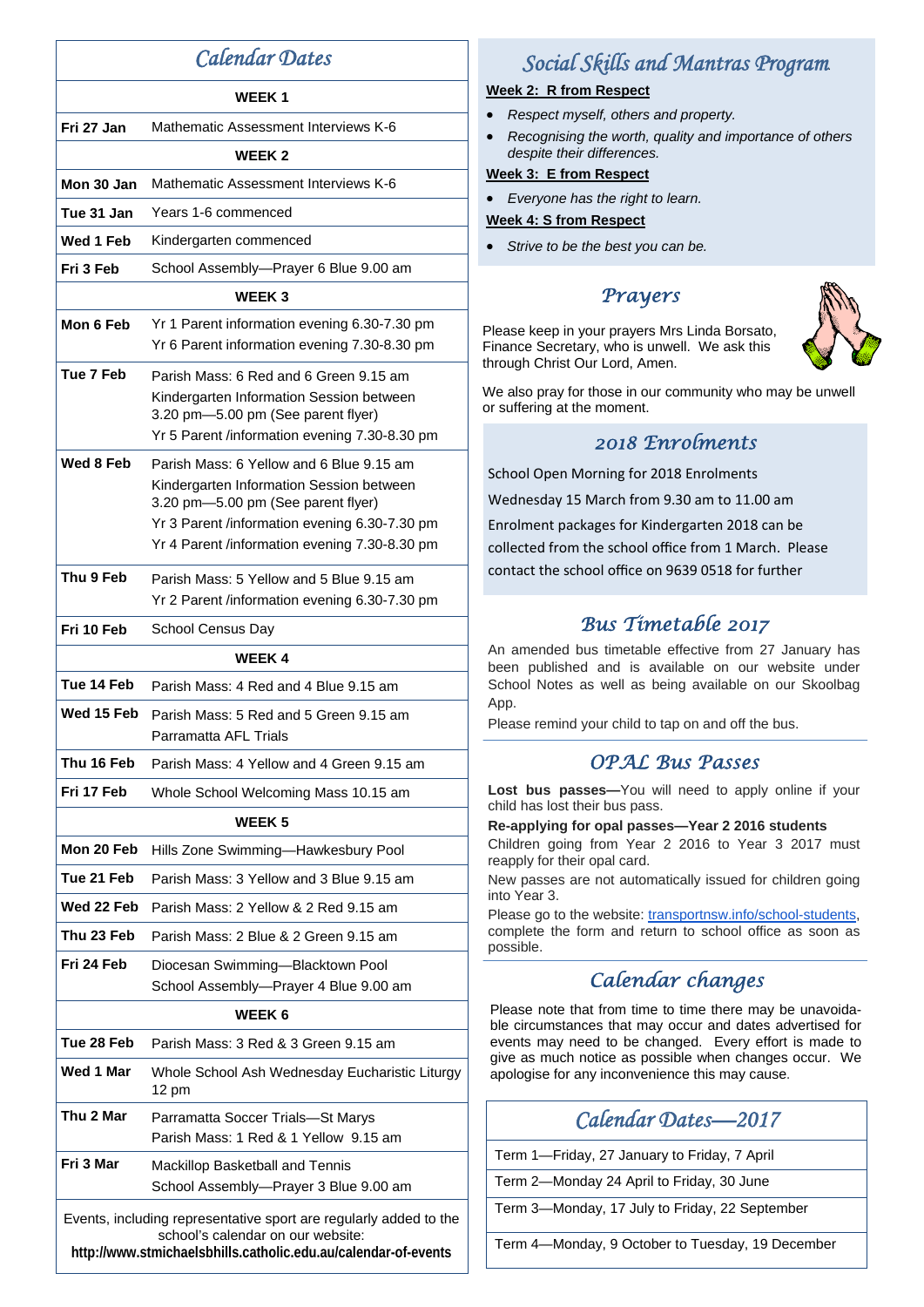### **General School Information**

#### *Wellbeing policy*

St Michael's aim is to provide a safe, pleasant environment for all children, staff and parents which fosters a sense of belonging, positive self-esteem and a love of learning.

The Wellbeing Policy is contained in our Parent Handbook and is also available for viewing on our website at the following location:

http://www.stmichaelsbhills.catholic.edu.au/SiteData/162/ UserFiles/Policy/Wellbeing%20Policy.pdf

#### *Curriculum*

This year we will continue to focus on literacy and numeracy. Our goal in literacy is to improve the comprehension skills and vocabulary of all students. The focus in numeracy is to develop each student's reasoning strategies to solve multiplication and division problems. In Religious Education our goal is to help the students develop a deeper understanding of sacred scripture. The staff at St Michael's are committed to providing quality education for all students.

#### *Communication with families*

Communication between St Michael's and students' families is vital in the ongoing partnership that exists between school and families.

We will communicate with parents via our Skoolbag App alerts, electronic newsletter distribution and letters sent home. Instructions on downloading the Skoolbag App are contained in this newsletter and on our website. If you change your email address at any time, please inform the school office as soon as possible.

#### *Skoolbag—updates for 2017*

Our Skoolbag App enables us to get alerts out to parents quickly.

#### **Alert category changes 2017:**

- Please **change your alert categories to the current Year/ Grade** that your child is in so that you receive the correct alerts. (eg if your child was in Year 1 in 2016, please change the category to Year 2 for 2017).
- **BUS**" category—if your child catches the bus, please include this category for information on late running bus alerts.

#### *Early collection of children from school*

If there is a need to collect your child early from school, please send a note to the classroom teacher in the morning and proceed to the school office when you arrive. On your arrival at the school office, staff will contact the class teacher and your child will then meet you at the school office. While you are waiting for your child, you will be asked to sign them out of the school.

#### Parents are not permitted to go directly to classrooms or other areas to collect their children.

Recess is from 11.00—11.30 am and Lunch is from 1.00— 1.40 pm.

If you are collecting your children around Recess and Lunch, we suggest you arrive at the school prior to or after the Recess and Lunch times.

Please allow plenty of time as it will take a few minutes to contact your child, have them pack their bag and walk to the school office.

It is important for your child's wellbeing and academic progress that they attend school regularly and complete each school day. Children need to attend school every day from 8.45 am until 3.10 pm unless illness prevents their attendance. Please ensure that appointments are made outside of school hours in order to ensure that your child can maximise their learning potential. Learning takes place from 8.45 am until the final bell at 3.10 pm. Being late or taking your child early from school, particularly on a regular basis, may hinder their personal and academic progress. This is often reflected in school reports.

Parents taking their children out of school on a regular basis will be contacted by the Principal. Should you need to take your child out of school early on an unavoidable occasion, a note should be sent in to the class teacher. This will minimise the interruption to learning time for all students. Please avoid disruption to teachers and students by arriving unexpectedly to pick up children without prior notice.

#### *School absence*

If your child is sick you can send a Skoolbag app notification, *email or call\* the school office.* 

*I*f you inform us with a Skoolbag notification or via email, you do not need to send in another note.

*\*Please note—If you phone the office you will still need to send a signed note listing the days absent and reason.* 

#### *Taking leave for family holidays during the school term*

Government regulations require you to seek leave approval from the school for holidays of 10 days or more prior to your journey. Contact the school office for an *Application for Extended Leave (L) – Travel Leave - Form A.*1. This form is also available on our website.

Travel leave  $-1$ -9 days  $-$  please send in a written note to the school prior to your leave.

#### *Taking leave for the entertainment industry or an elite sporting event*

Government regulations require you to seek an exemption from the school for **all leave** in the entertainment industry or elite sporting events. Contact the school office for an *Application for Exemption from Attendance at School (M) - Form A.2*. This form is also available on our website.

#### *School Assemblies*

Parents are invited to join us for our Friday morning assembly which takes place from 9.00 am every Friday, unless there is a whole school mass taking place.

#### *School Uniform*

Thank you to all our families for supporting the school uniform policy and by ensuring your child is wearing the correct uniform. This includes wearing joggers that are predominantly white. It is essential that students wear their hats during recess, lunch and sport. Please ensure your child's hat is labelled and that they assume responsibility for looking after their hat at all times.

#### *Building Program Update*

Our most recent information from the builders is that we will be able to move into our new building for Year 2 at the end of March 2017.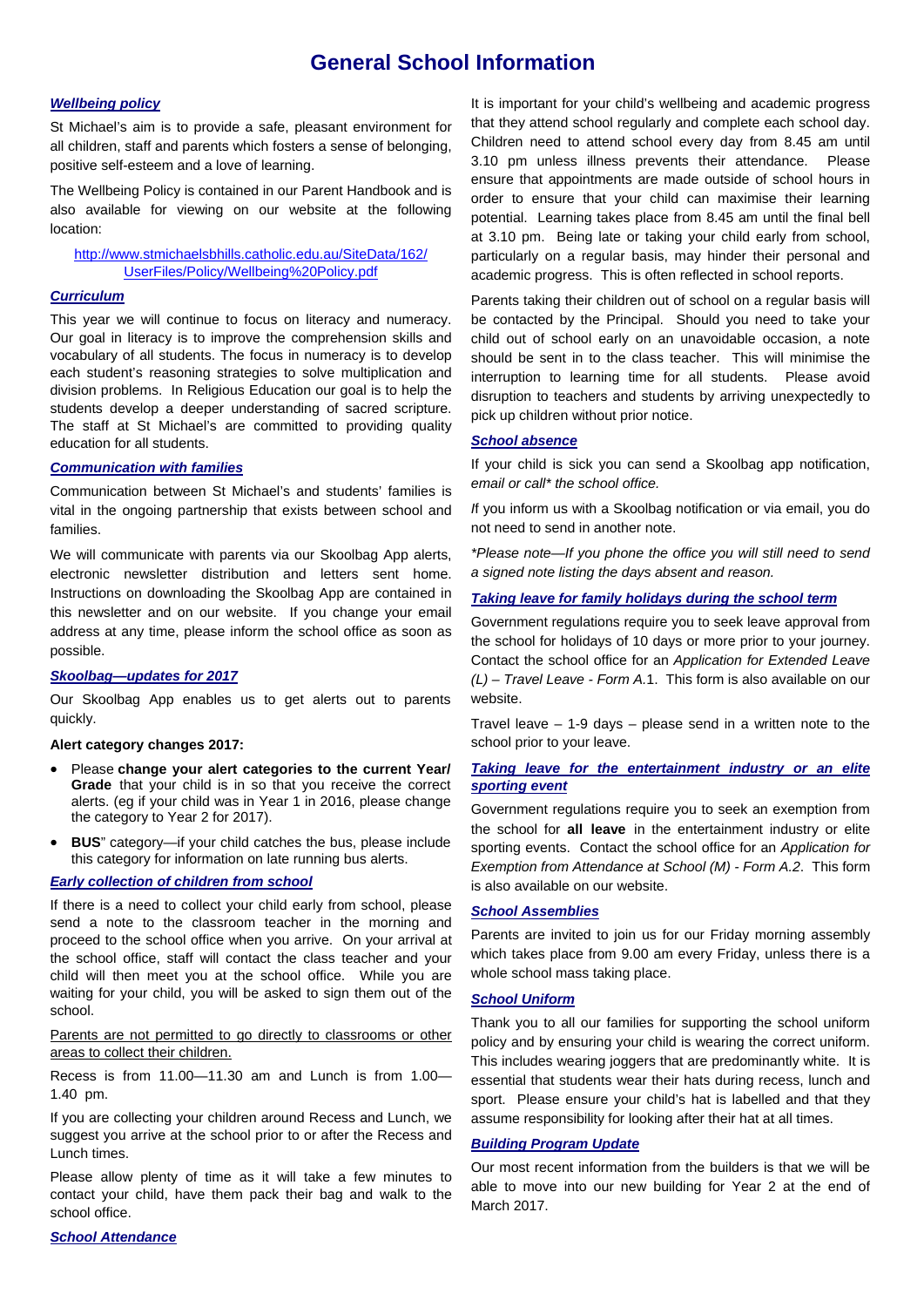# **Important Information regarding Arrival and Departure**



Outlined below is some important information regarding safety in the mornings and afternoons around the school as you walk and drive in the streets around the school.

Please remember at the beginning of the year that we have many new parents to the school who will take time to adapt to our school routine. We thank you for your assistance and patience in helping our new parents as they find their way with our normal school routine.

#### *Arrival of children in the morning*

- Teachers are on duty for supervision of children from 8.20 am. Children currently wait in the undercover area on the top playground.
- Parents are responsible for their children until teachers go on duty at 8.20 am. If at all possible, please do not send your children to school before 8.20 am.

#### *Stop and Drop – Church car park*

To ensure the Stop and Drop runs smoothly and efficiently please note the following:

- The **zig zag yellow lines** along the fence line of the school in the Church car park are for **pedestrians** only and there is **no parking along these lines**.
- In the morning the children need to **exit** the car in front of the new entry into the school on the **passenger side** of the vehicle, not the driver's side.
- **Bags** need to be with your child not in the boot.
- If you are in the Slow & Go line, please **do not exit your car** to take bags out of the boot .
- Please say your **goodbyes** to the children before they exit the car.
- Please be **patient and show courtesy** to the **volunteers** and **other users** of the Parish car park. If the car in front of you is not moving on, please be patient and give them a chance. Please **remember** that we have many **new families** to the school and parents are learning the Stop & Drop system.

*Collecting children from school in the afternoon* 

- Children go home via the back path, slow and go, bus, parent pick up or go to OOSH.
- The safety of all children and families is the highest priority at the beginning and end of each school day in the car park and streets around St Michael's, Crestwood Public and Crestwood High School. Please give **safety your first priority** as you drive to school and/or park.
- **We urge you to drive safely, follow and obey the road rules, park in designated areas only and be constantly aware of children, adults and cars as you arrive and depart at this peak time.**

#### *Slow & Go – Church car park*

- Due to the building works, Slow & Go takes place in the Church car park.
- The **zig zag yellow lines** along the fence line of the school in the Church car park are for **pedestrians** only and there is **no parking along these lines**.
- Please **do not queue** in the Slow & Go in the Church car park **until 3.20 pm** as pedestrians are exiting the school in large numbers via the yellow zig zag path along the fence line.
- Please remember this is a **high traffic area for pedestrians** with many small children around.
- **Safety is everyone's responsibility**.

#### *Pedestrians in Church car park*

- If you and your children are pedestrians entering the car park in the morning or exiting the car park in the afternoon, please keep your **children by your side and hold their hand.**
- Please be **conscious of cars** that may be **reversing** out of car parking spaces. Please remember that it can be **harder to see a smaller person** than an adult.

#### *Back path street area - Therese Court, Bernadette Place, Miriam Court, Coolock Crescent*

- A reminder to everyone to be **respectful of our neighbours**.
- Please **do not park across the driveways** of homes or double park.
- Please keep your **children by your side** and do not allow them to play in neighbours' front yards.
- Parents need to **move on** from these streets as soon as they have collected their children so that we are not creating a backlog of traffic in the area.
- Please do not allow your children to play in the creek area.

#### *Carpark*

It is a privilege for St Michael's to use the Parish car park. For this practice to continue we need to treat our parish community with respect and not park in the Parish allocated spaces. There is also no parent parking in the St Michael's Family Centre or in any areas around the Church entry and exit.

**Safety of children and adults is critical when collecting children from school. Please observe all parking signs and road rules when collecting children to ensure the safety and wellbeing of all members of our school and community.** 

**We thank you for your assistance and courtesy in ensuring the safety of everyone during access to the school.** 

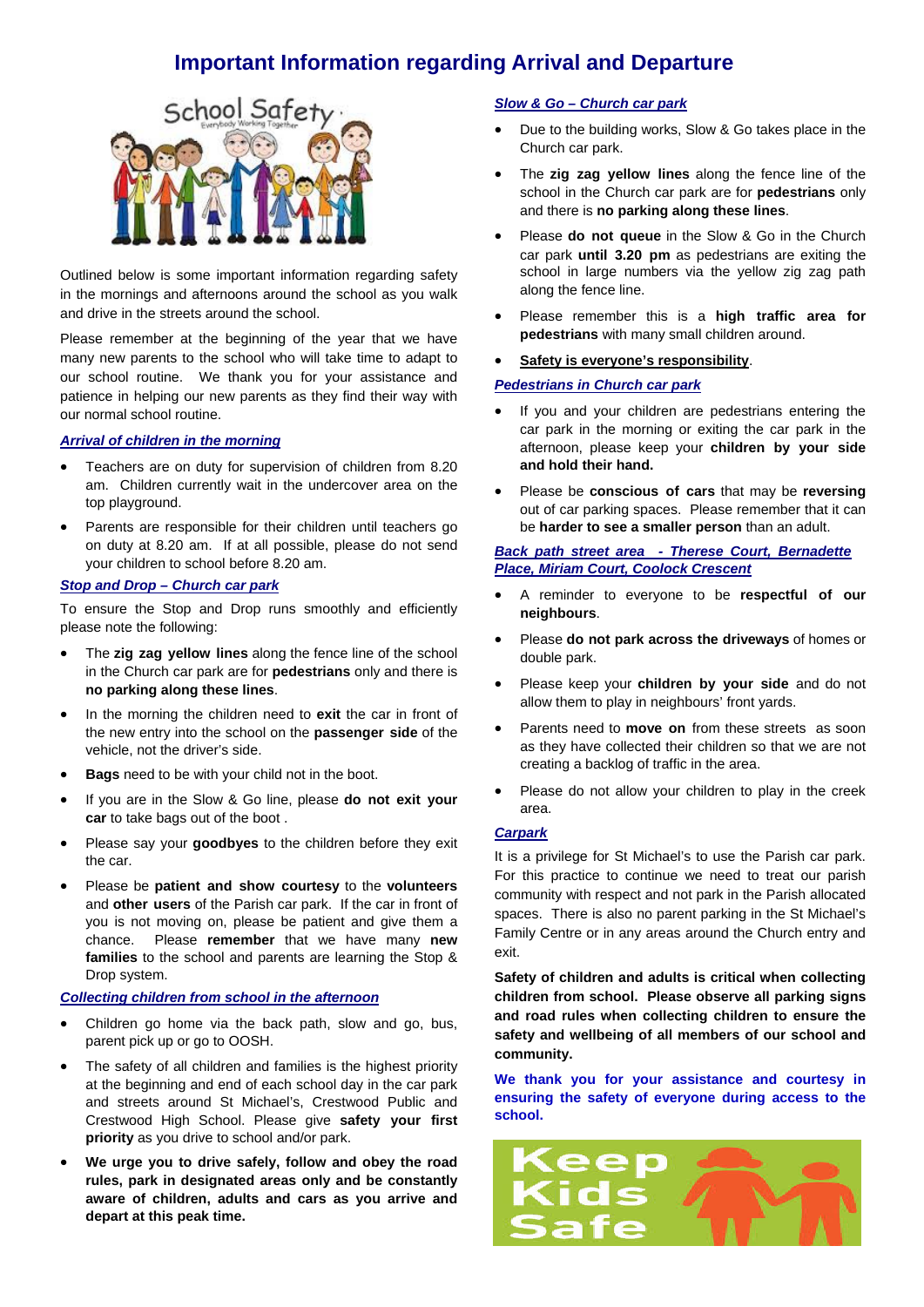### *2016 Assembly Awards*

# *Term 4 Students of the Term*

KR Yellow Emily Mison 1HS Blue **Eadie Velez** 2K Blue Blake Wells 3B Blue Samuel Tait 4P Red Olivia Alford 4I Yellow Katherine Liu 5R Blue Zara Haddad 5J Green Tim Goh 5M Red Tiana Fares 6F Blue Olivia Hanna

**BJ Barakat** KG Green Joseph O'Farrell KR Red Netanya Fernando 1S Green Jackson Ward 1M Red Caleb Parslow 1FM Yellow Niamh O'Sullivan 2P Red Tea Stefanakis 2L Yellow Eliana Savvides 3H Green Caylee Stevens 3C Red Mikayla Eltenn 3BC Yellow Sarkis Bazouni 4S Blue Caitlin Hughes 4G Green Samuel Walters 5OD Yellow Timothy Grehan 6RT Green Casey Cruden 6R Red Lachlan Nada 6M Yellow Domenic Orsina

# *Term 4 Citizens of the Term*

KG Green Ella Catford KR Red Oliver Wahab 2P Red Marcus Teng 3B Blue Mia Jurcevic 3C Red Cameron Lee 4G Green Audrey Velez 5R Blue Tyrin Barnett 5M Red Angus Lewis 6R Red Gracia Fares 6M Yellow Isaac Sakr

Lila Haddin KR Yellow Ryan Pangalos 1HS Blue Zachary Robinson 1S Green Nicola Bugeja 1M Red Tahnae Halpenny 1FM Yellow Midhushan Packiarajah 2K Blue Ysabel Sailago 2J Green Alessio Schiavone 2L Yellow Cooper Mostyn 3H Green Alyssa Durantini 3BC Yellow Sophia Zarriello 4S Blue **Aidan Donnelly** 4P Red Alexander Sobb 4I Yellow Lachlan Carey 5J Green Jeremy Gunawan 5OD Yellow Laura Croucher 6F Blue Patrick Horner 6RT Green Emily Woodroffe





# **CAR PARK**

This map illustrates the corrrect stop and flow of traffic and no parking areas in the car park.

Please make note of the correct traffic flow for the morning Stop & Drop and Park & Walk.

T<sub>1</sub>

Stop & Drop cars are to enter on the left side. Beware of the vellow striped marked surface. This is for pedestrians.

The Stop & Drop stop zone is also marked on the car park surface.

Alternative street parking can be found further down on Chapel Lane, on St. Michael's Place and at the school's Back Path on Bernadette Place, Therese Ct. and Coolock Cres

Please also note that you need to follow parking & road rules to avoid being fined by the police.

This cark park process is to protect the safety of all children and the community. It will be enforced.

Please think of others, rather that what is convenient at the time.

 $4 - 2 - 15$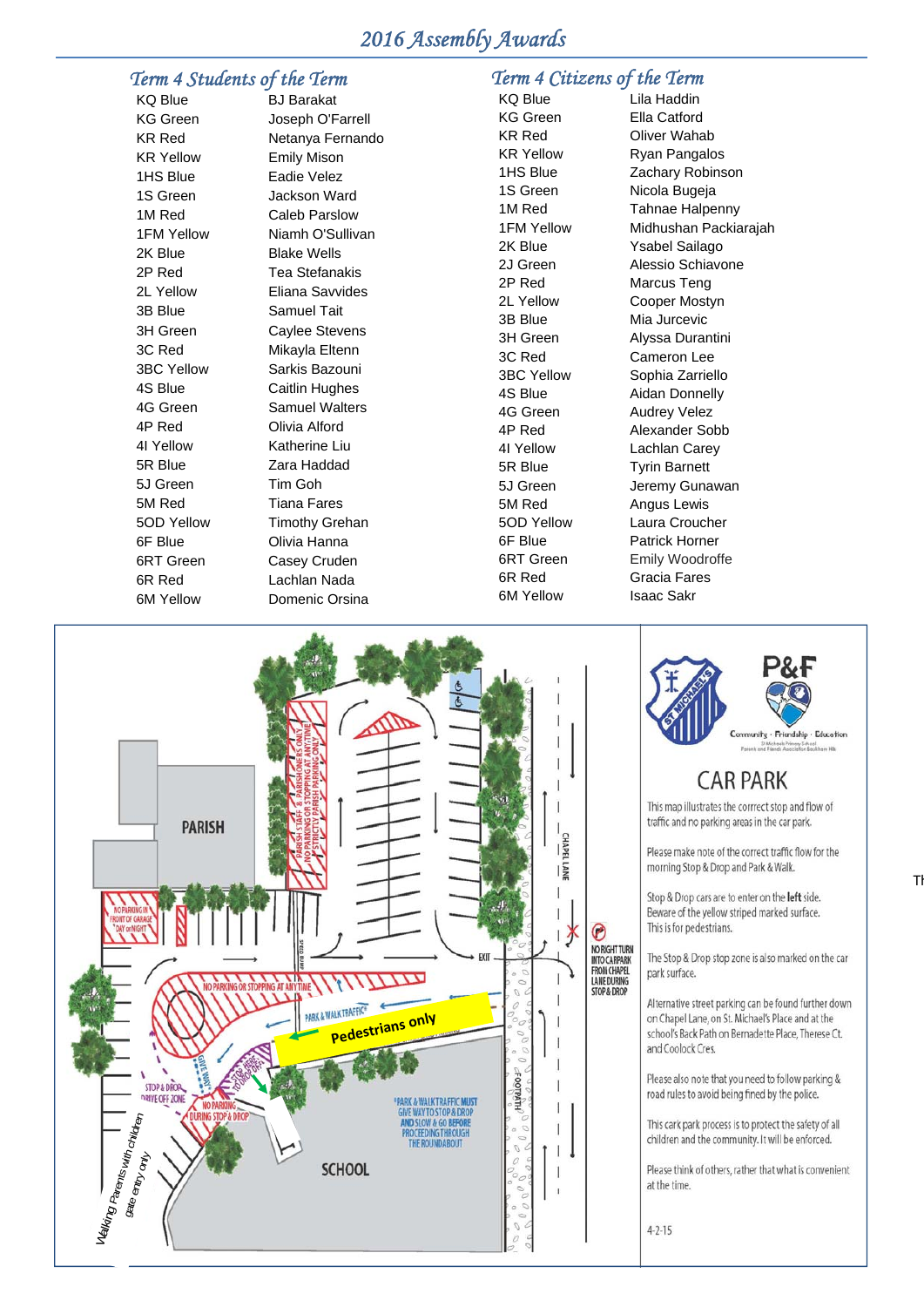## **ST MICHAEL'S BAULKHAM HILLS - ALLERGY AWARENESS**

Throughout our school we have a number of children with **life threatening allergies** (Anaphylaxis) to various forms of food, latex, dust, cats and insect stings. This is a serious matter, one that our school must address.

#### **Some children have allergies that are so severe that smells or touch could trigger a reaction.**

In order to do this we appeal to all parents to assist us in caring for these children by considering the type of foods you pack for your own child's recess and lunch.

Our aim is to minimise the amount of peanut and tree nut products brought into the school. These foods are extremely dangerous to our children with allergies and cause 50% of food allergic deaths.

#### **Common foods that trigger an allergic reaction are listed below and we ask you to refrain from sending them to school and to seek suitable alternatives.**

| <b>FOOD TYPE</b>                            | <b>EXAMPLES</b>                                                              |
|---------------------------------------------|------------------------------------------------------------------------------|
| Peanuts                                     | Any kind of peanut                                                           |
| Tree nuts                                   | Hazelnuts, almonds, cashews, pecans, walnuts, macadamia - any kind of        |
|                                             | nuts                                                                         |
| Peanut butter                               | Any kind of peanut butter                                                    |
| <b>Nutella</b>                              | Any brand                                                                    |
| Biscuits containing or topped with nuts     | Particularly chocolate biscuits                                              |
| Cakes or slices containing nuts             |                                                                              |
| Snack packs containing nuts                 | Dried fruit + nut mixes, snack-a-bouts, Dunkaroos                            |
| Chocolates containing nuts                  | Picnics, Snickers, Mars Bars (almond), Nut Breaks, Ferrero Rocher, Fruit and |
|                                             | Nut, Praline based chocolates - Guylian, Marble Blocks                       |
| Chocolate Iollies containing nuts           | Peanut M&Ms                                                                  |
| Marzipan and nougat                         |                                                                              |
| Breakfast cereals containing nuts           | Crunchy Nut or Honey Nut Cornflakes, Muesli, Nutri Grain, Just Right etc     |
| Muesli Bars and Snack Bars containing nuts  |                                                                              |
| Yoghurt with nut mixer packs                | Ski Double Up                                                                |
| Confectionary items                         | Lolly Gobble Bliss Bombs, Rocky Road                                         |
| "Health Food" confectionary bars containing |                                                                              |
| nuts                                        |                                                                              |
| Foods containing satay                      | Thai, Malaysian, Indonesian meals                                            |
| Some moisturisers                           |                                                                              |

#### **The Canteen does not sell any of these products.**

In the case of a child bringing a nut product to school, teachers will bring the matter to the attention of parents.

There are many foods that DO NOT contain peanuts or nuts in their ingredients list, but the food package has the statement. "May contain traces of dairy, nut or seed". This food may be brought to school and consumed only by non-allergic children.

Due to safety and concerns, we discourage children from sharing food and drink. We would also appreciate parents speaking to their children regarding this matter. Your child's diet at home need not change.

Below is a list of foods that are safe for you to choose from. We're sure you can think of many others.

- Fruit and vegetables
- Dried fruits, Fruit snack packs
- Vegemite, jam, honey, cheese spreads
- Parker's Pretzels, Rice crackers
- Chips, Popcorn
- Plain biscuits sweet or savoury without nuts
- Chocolate biscuits without nuts
- Plain Cornflakes, Rice Bubbles, Weetbix, etc without nuts
- Fruit based muesli bars and snack bars without nuts
- Yoghurt without nuts mixes
- Lollies and confectionary items marshmallow, spearmint leaves, jelly babies, snakes, raspberries, etc without nuts.

**Basically we ask you not to send food to school with your child that contains a nut or nut product listed in ingredients. We thank you for helping us to provide a safe environment for all children at St Michael's.**